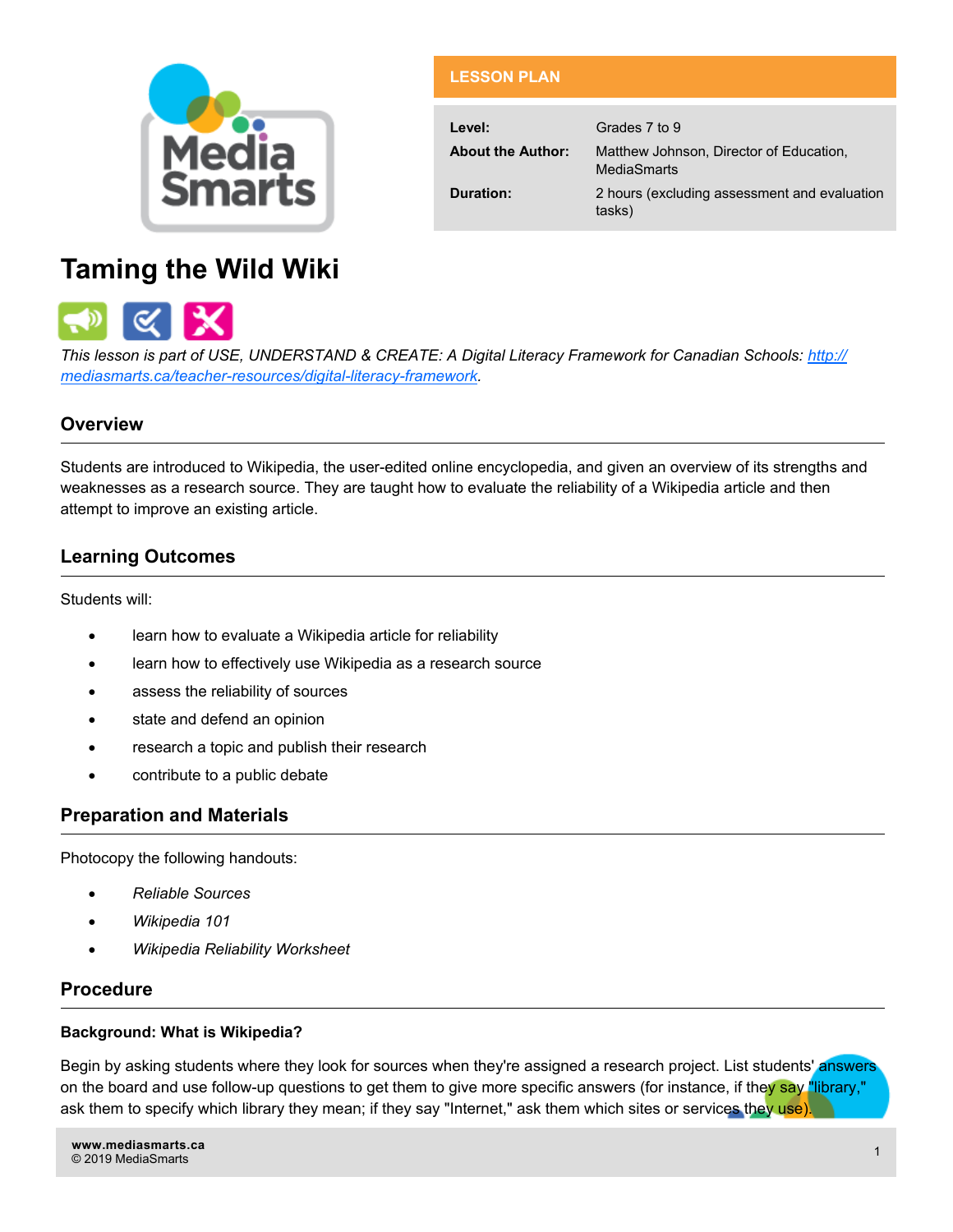Once you have assembled a list of sources, ask students which of them they use most often. Most likely you will find that Internet sources, and particularly Wikipedia, are the most popular with students. (Should this not be the case, you can tell the class that according to the MediaSmarts study *Young Canadians in a Wired World*, Wikipedia is the favourite research source of Canadian students nationwide.)

Ask students what they know about *Wikipedia*. How is it like, and unlike, other encyclopedias? (Similar: it collects articles about a wide variety of sources, is written by multiple authors and is often used as a research source for people looking for general information. Dissimilar: it is only available online [some other encyclopedias are available online, but most originated in print], it is available for free and anyone can edit an article.)

Make sure that the last point in that list  $-$  anyone can edit an article  $-$  is included in your list.

#### **Reliable Sources**

Ask students what they think it means to say that a source is *reliable.* With the class, develop a definition of the term *reliable* as it relates to information sources. Make sure that it includes the following ideas:

- *Accurate*: the information it gives you is correct.
- *Complete*: it gives you a full picture of the subject, not just one part or one side of the story.
- *Transparent*: it's not trying to convince you of a point of view (or if it is, it's open about it).
- *Trustworthy*: you can expect the above to be true for each article and each time you use it.

Distribute the handout *Reliable Sources* and go through it with the students.

Using the *Reliable Sources* handout, have the class evaluate Wikipedia for reliability. It should be quickly obvious to students that each article needs to be evaluated independently, and even in that case the three questions are problematic because Wikipedia articles have multiple authors and are constantly changing.

#### **Wikipedia as a Research Source**

Explain to students that this is why many teachers are reluctant to let students use Wikipedia as a source: it's difficult to judge an article by traditional standards since each article has many authors and may have been altered any number of times by people who may or may not be experts in the topic.

Ask students if they think this means that Wikipedia is a generally unreliable source. (Most will likely say no – they still see it as being reliable overall.) Tell them that because of the issues around Wikipedia, they need to do a bit of work if they're going to use a Wikipedia article as a source – they need to show that each article they use is reliable.

Distribute the handout *Wikipedia 101* and go through it with the class:

#### **Wikipedia Principles**

Discuss the section on Wikipedia principles. What does Wikipedia mean when it calls itself an encyclopedia? What is meant by keeping a "neutral point of view," and how does it affect Wikipedia's reliability? How are the principles that Wikipedia is free content and that users should assume good faith relevant to the question of reliability?

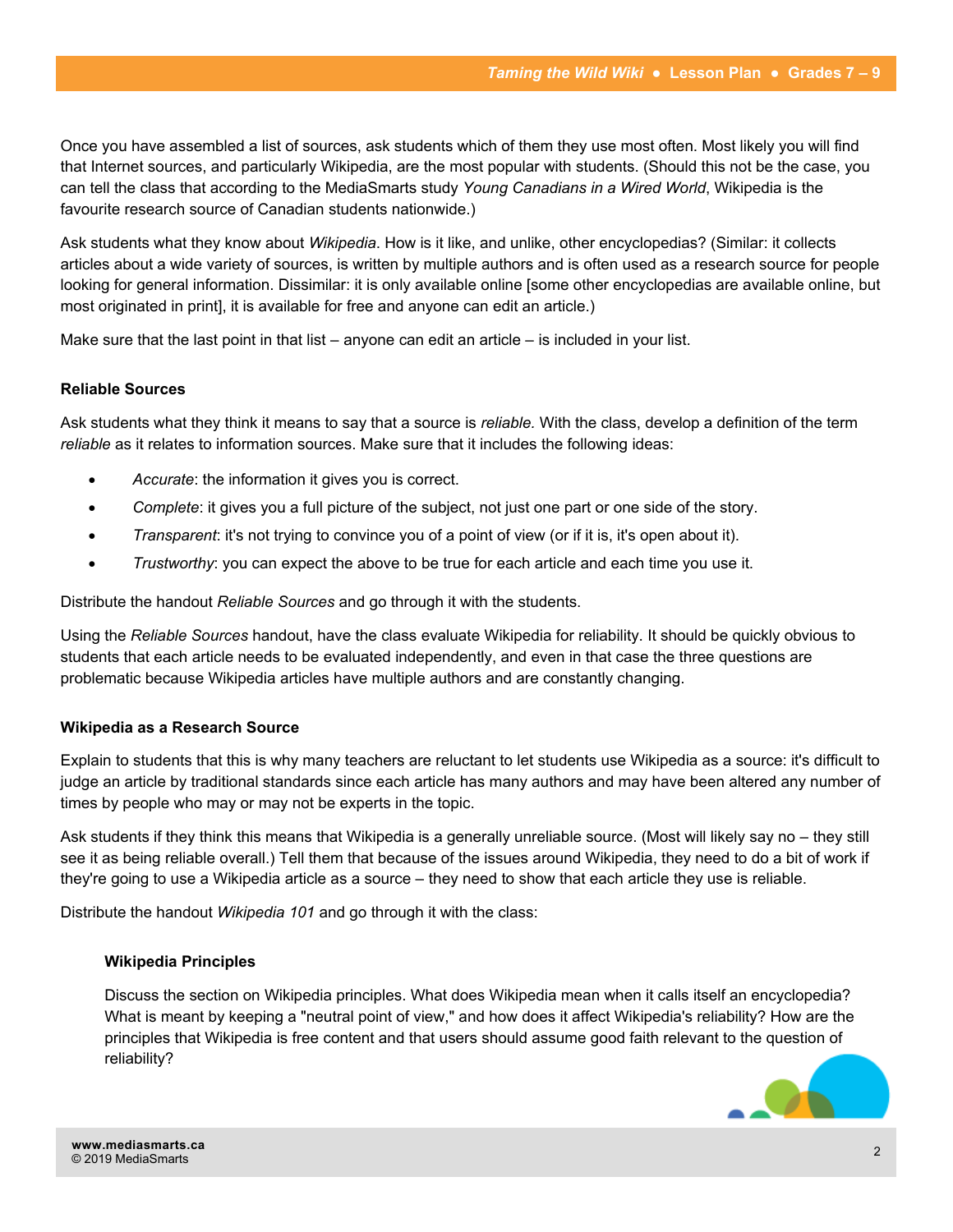### **Cleanup Banners**

What issues do the cleanup banners generally deal with? Are cleanup banners a reliable guide to an article's accuracy? If there are no cleanup banners, does that mean you can assume the article is accurate?

### **References**

Why would the references in a Wikipedia article be assumed to be more accurate than the article itself? Which is better to use in a research project, the Wikipedia article or the sources it refers to? (Remind students that the sources themselves have to be assessed for reliability using the *5Ws*.)

### **Rating Scale**

What criteria does the *rating scale* use for evaluating an article? Is the *rating scale* enough to judge if an article is reliable?

### **Talk Page**

What information about the reliability of a Wikipedia article can be obtained from the *Talk page*?

### **View History Page**

What information about the reliability of a Wikipedia article can be obtained from the *View History page*?

#### **Assessment Task: Evaluating a Wikipedia Article**

Have students:

- select a Wikipedia article. It must not be a *Stub* or a *Start*-class article.
- evaluate the article using the *Wikipedia Reliability Worksheet*.
- submit the completed *Wikipedia Reliability Worksheet*.

### **Evaluation Task: Improving a Wikipedia Article**

This task may be completed solo or in groups, at your discretion. In order to complete it, students will need a Wikipedia login; they may do this at [http://en.wikipedia.org/w/index.php?title=Special:UserLogin.](http://en.wikipedia.org/w/index.php?title=Special:UserLogin) If you prefer, you may create a single login for the entire class to use (an email address is required to create a user account).

Have students select a Wikipedia article. It must not be an *A* or *FA*-class article. It should be on a topic with which they are already familiar.

Using the *Wikipedia Reliability Worksheet* and *Wikipedia 101* handouts, have students identify what problems the article may have.

Have students research the topic of the article (using sources other than Wikipedia!) to try to improve it. Remind students to keep track of where they found their information so they can provide sources.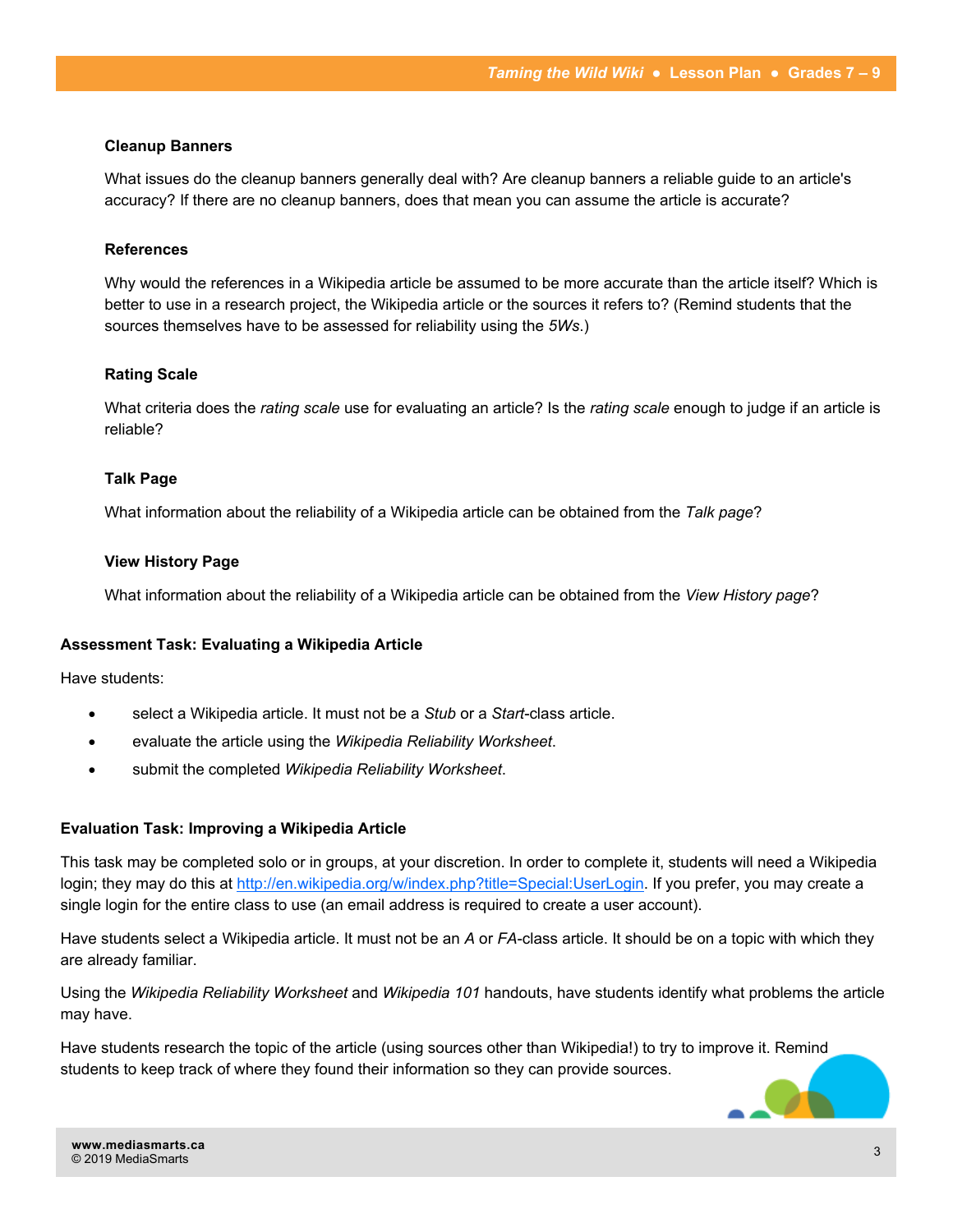Have students make edits to the article to improve it.

Have students submit to you:

- the original article
- their research on the topic
- the article with their revisions
- a paragraph or two identifying the changes they made and explaining why they made them.

*Optional*: Have students return to their article a week or a month later and see what the reaction to their changes has been: Have they been reverted? Have they been altered? Have they been added to?

*Optional*: Have students submit their article to a relevant *Assessment Team* (a list is available at [http://en.wikipedia.org/](http://en.wikipedia.org/wiki/Category:WikiProject_assessments) wiki/Category:WikiProject assessments) to see if it has been improved enough to increase its status.

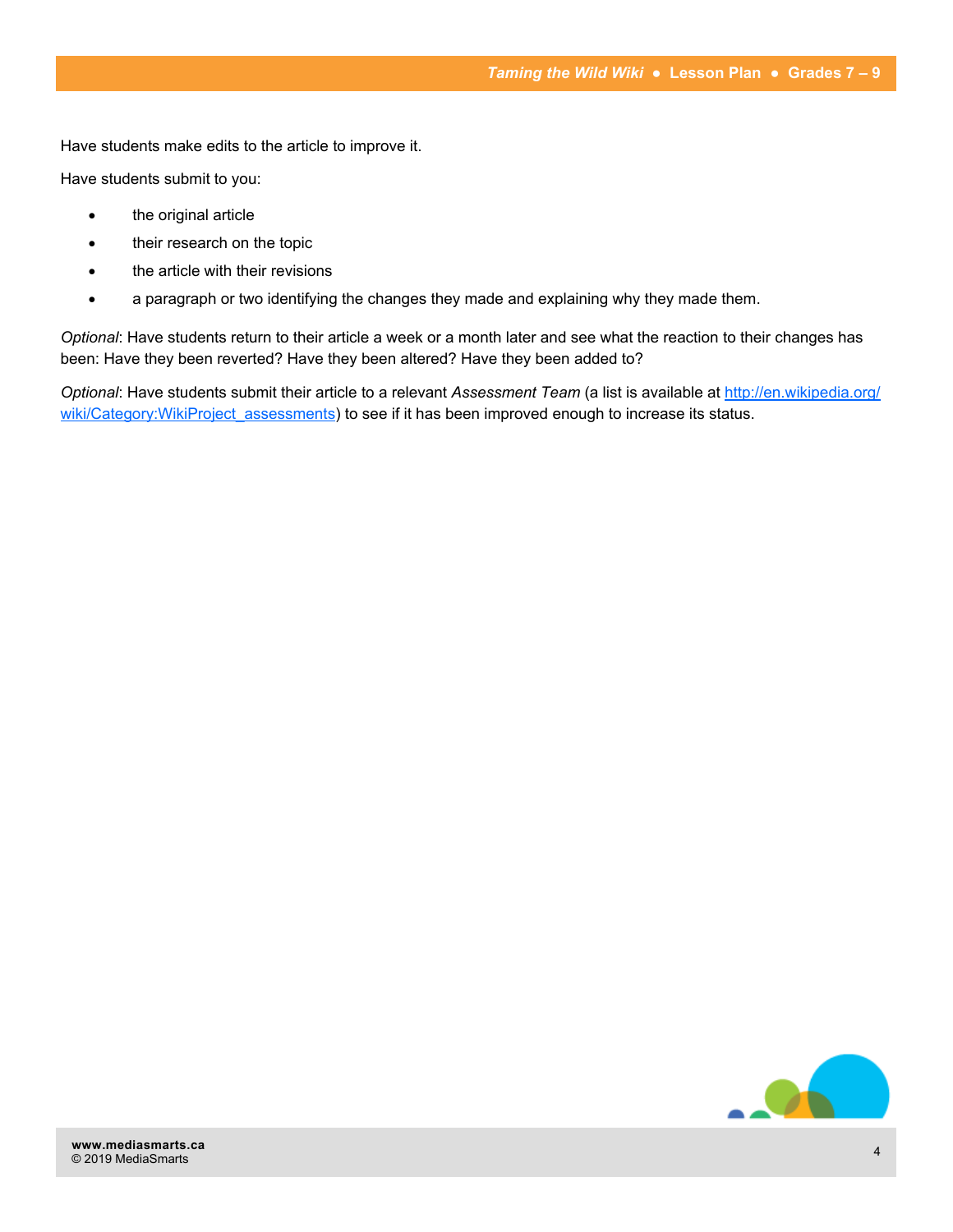### **Reliable Sources**

The Internet has plenty of places to find information, but not all of them are created equal. A website's purpose may be:

- to give information
- to entertain or persuade you about something
- to sell you something
- to make you laugh

One way to find out is to do some research on the source. Go to a search engine like Google, or an online encyclopedia like Wikipedia, and search for the site.

If a search for the site's name gives you too many different results, you can search for its web address instead.

This search will also help you find out if the source is reliable. Once you've found some information about the source that *isn't* from its own website, ask these three questions:

### **1. Do they really exist?**

It's easy to make fake pictures, fake websites and fake social network profiles that look just as real and professional as anything out there.

"About Us" pages and profiles are easy to fake, so do a search find out if other people say they really exist. Pay attention to things that are hard to fake: for example, it's easy to make a fake website, but if other websites you know are real and reliable link to it then it's a sign *they* think the source is real.

### **2. Are they who they say they are?**

It's easy to pretend to be someone else online, so once you know the source really exists, you need to find out if what you're looking at really came from them.

To find out if you're on an organization's real website or social network profile, do a search for them and compare the top result to the site you're on.

### **3. Are they trustworthy?**

For sources of general information, like newspapers, that means asking if they have a process for making sure they're giving you good information, and a good track record of doing it. How often do they make mistakes? If they do make mistakes, do they admit them and publish corrections? Are they willing to publish things their owners, or their readers, wouldn't agree with?

For more specialized sources, you want to do a search to find out whether they're experts or authorities on that topic. Being an expert is more than just being a doctor, a scientist or a professor: make sure they are an expert in the area that they are talking about. (For common names or people who aren't particularly famous, you may need to add the name of the website or the topic they claim to be an expert on.)

You also want to make sure their position isn't *biased*, but don't mix up bias and authority. A biased source starts with what they believe and then chooses or interprets the facts to fit those beliefs. Someone who is actually an expert on something will probably have stronger opinions about it than someone who isn't – but they'll be better-informed opinions.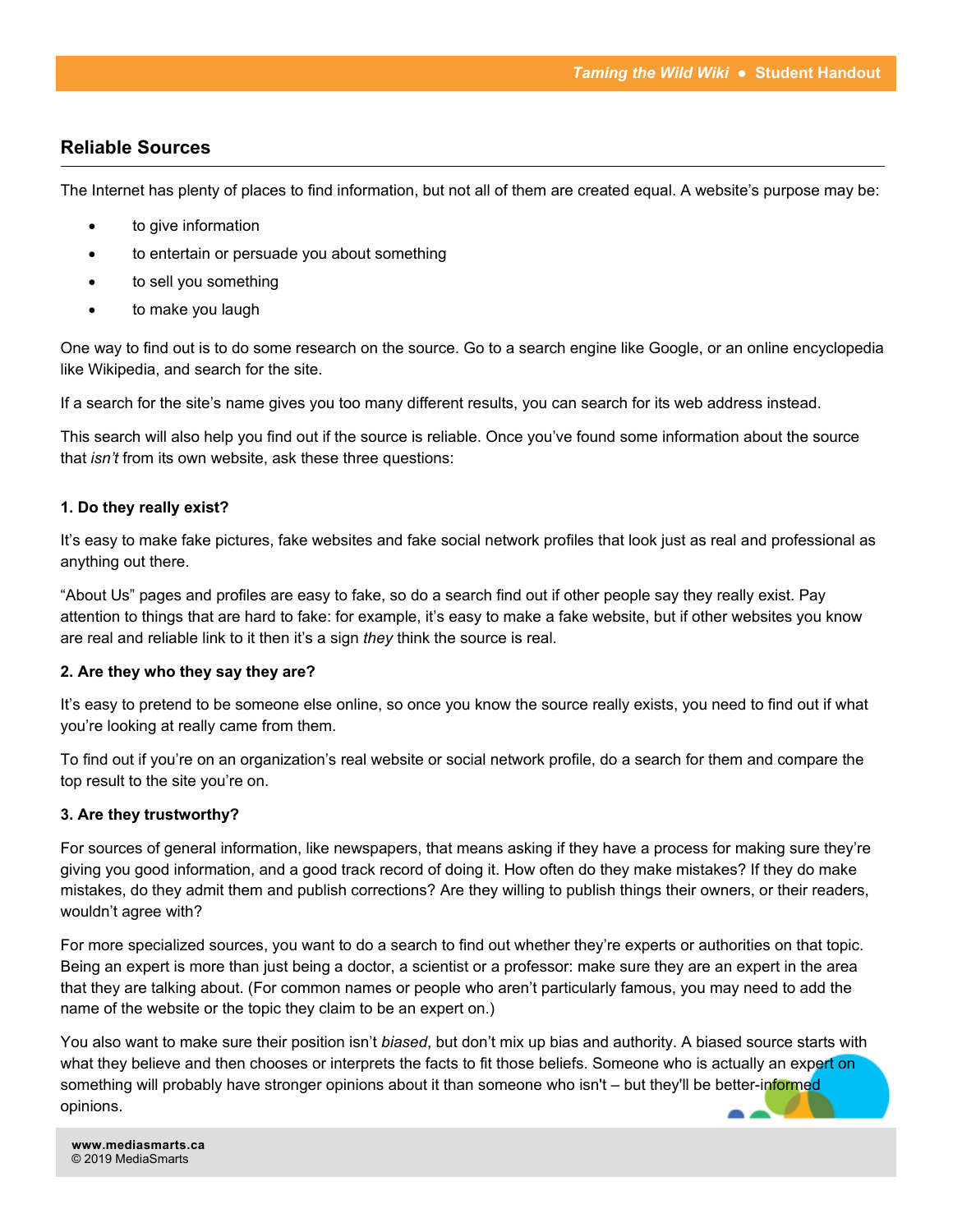### **Wikipedia 101**

### **Wikipedia Principles**

Wikipedia has a number of rules and policies which are summarized at http://en.wikipedia.org/wiki/Wikipedia:Five pillars as the *Five Pillars of Wikipedia*:

- **Wikipedia is an encyclopedia**: it collects existing information, instead of reporting on new discoveries or research, and tries to be as accurate as possible. As an encyclopedia it's meant to be an introduction on each subject, so articles should provide references to more detailed sources.
- **Wikipedia has a neutral point of view**: it does not take sides in an issue. It tries to give as full a picture of each topic as possible, providing multiple points of view when necessary.
- **Wikipedia is free content**: anyone can edit a Wikipedia article, and anyone can copy a Wikipedia article so long as what they're using it for non-commercial purposes.
- **Editors should treat each other with respect and civility**: users should respect each other even when they disagree. Users should assume "good faith" in dealing with other users; in other words, assume that other people sincerely believe in their point of view and aren't just trying to start an argument, and assume that other people might have a point even if they disagree with you.
- **Wikipedia has no firm rules**: it's easy to track and reverse changes, so if you think you can improve an article, go for it.

### **Cleanup Banners**

*[Cleanup banners](http://en.wikipedia.org/wiki/Wikipedia:Template_messages/Cleanup)* are placed at the top of Wikipedia articles to show that there may be a problem with the article. Any user can place a banner if they think there is an issue that should be addressed.

Common banners include:

- **The neutrality of this article is disputed***:* the article may not take a *neutral point of view*.
- **The factual accuracy of this article is disputed**: some or all of the article may be untrue.
- **This needs copy editing for grammar, style, cohesion, tone or spelling**: there are problems with the writing of the article.
- **This article possibly contains original research:** Like any encyclopedia, Wikipedia articles should only be based on existing sources, not the editor's own research or opinion.
- **This article only describes one highly specialized aspect of its associated subject**: the article is too specific, covering only part of the topic.
- **This article requires authentication or verification by an expert**: the article needs to be verified by someone who's an expert in the subject.
- **This article or section needs to be updated**: the article is out-of-date.
- **This article needs additional citations for verification**: not everything in the article is supported by references to other sources.
- **This article does not cite any references or sources***.* Nothing in the article is supported by references to other sources.

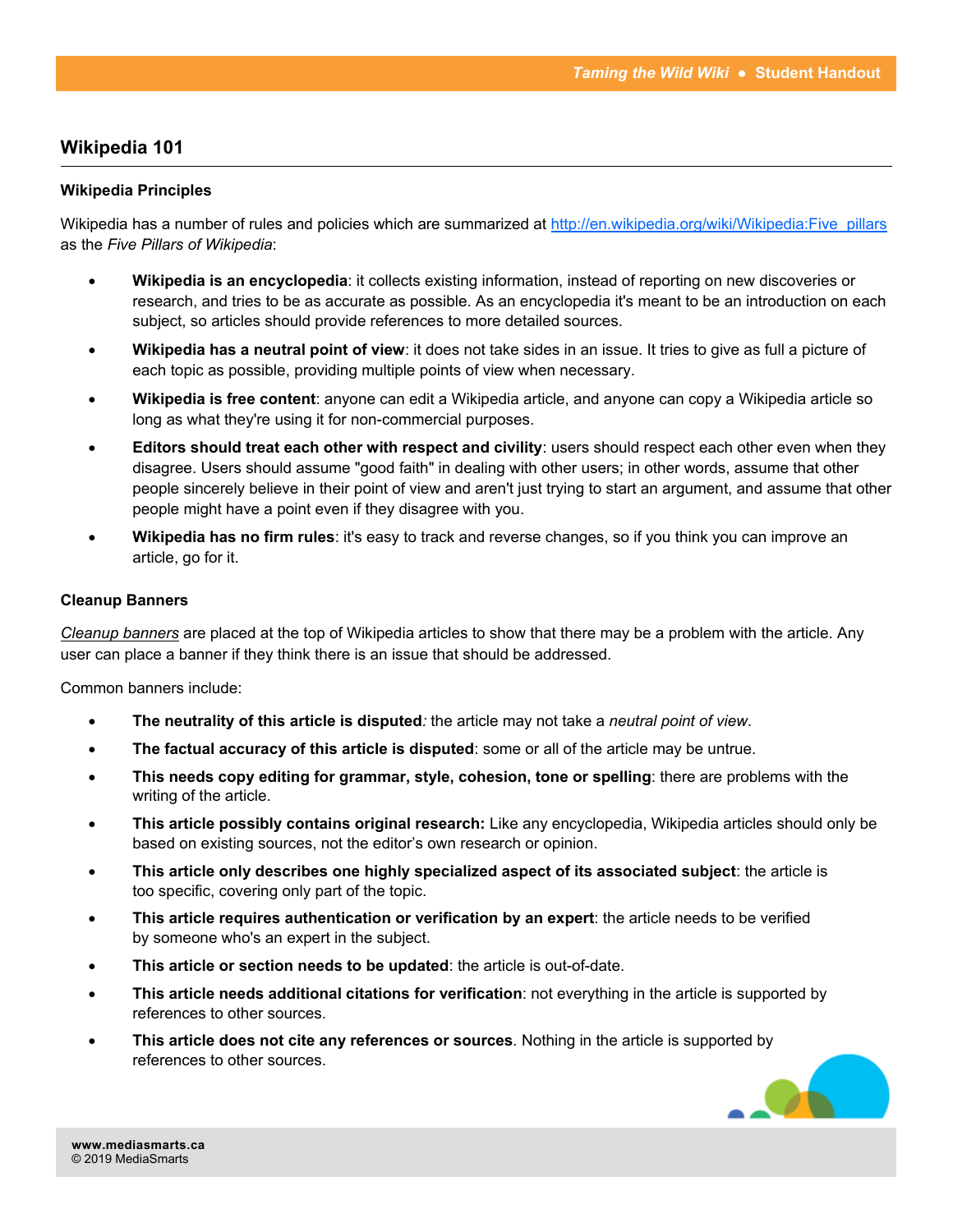### **References**

Because Wikipedia is an encyclopedia, everything in it should be based on information from other sources. These sources should be listed at the bottom of the article, linked to the part of the article; if they're online sources there should be links to them.

Remember that a Wikipedia article is only as good as its sources, so if you're going to trust an article you have to be sure you can trust the sources as well.

### **Rating Scale**

Each Wikipedia article is given a *rating*, which you can see on the *Talk page* (click on the "Talk" tab at the top of the page). A complete explanation of this rating scale can be found at [http://en.wikipedia.org/wiki/](http://en.wikipedia.org/wiki/Wikipedia:Version_1.0_Editorial_Team/Assessment) Wikipedia: Version 1.0 Editorial Team/Assessment. The ratings are based on the evaluation of Wikipedia users, most often those involved in *Assessment teams* dealing with a particular topic. A list of these teams can be found at [http://en.wikipedia.org/wiki/Category:WikiProject\\_assessments.](http://en.wikipedia.org/wiki/Category:WikiProject_assessments) The rating tells you something about how complete and reliable the article is:

- Stub: covers only the most basic information.
- *Start*: an incomplete article, without external sources.
- *C*: a reasonably complete article with some major issues such as gaps or incomplete sources.
- **B:** a complete article with reliable sources but where the writing or structure can be improved.
- *GA*: an article that is broad enough to be complete, has many reliable sources, is entirely neutral and has gone a fairly long time without major edits.
- *A*: a GA-class article that is also well-written in terms of style and structure.
- *FA*: an article that is good enough in terms of accuracy, completeness, sources, structure and writing to be held up as an example of what a good Wikipedia article should be.

### **Talk Page**

The *Talk page* (click the tab at the top of the article) is where users record their opinions about what changes should be made to an article. If there are any problems with the article, they'll usually be discussed here.

### **View History Page**

The *View History page* (click the tab at the top of the article) records all changes that have been made to the article and who made them.

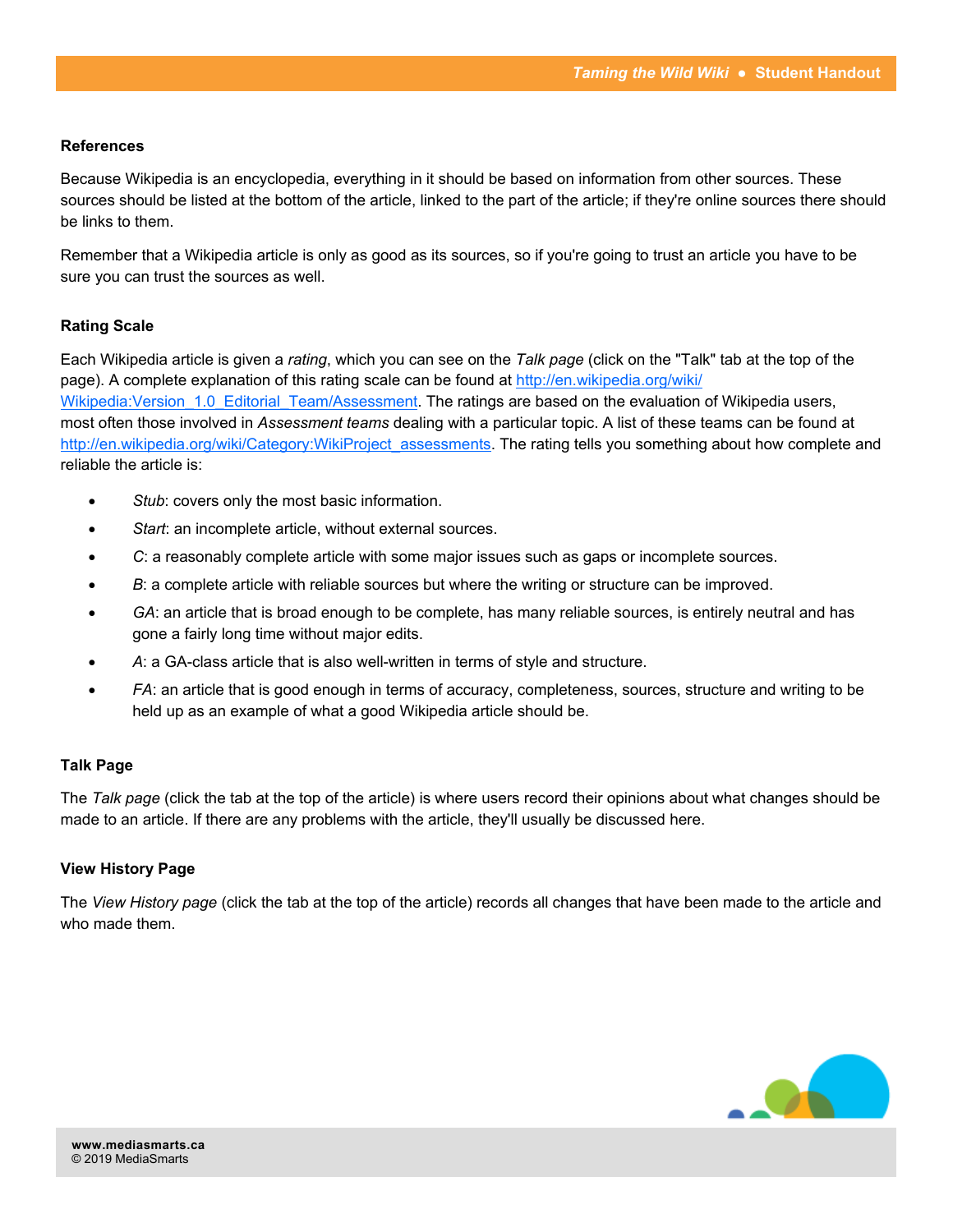## **Wikipedia Reliability Worksheet**

### **Article title:**

Answer the following questions to see how reliable a Wikipedia article is.

1) Start with the main page. Does it have any *cleanup banners* that have been placed there to indicate problems with the article? (A complete list is available at [http://en.wikipedia.org/wiki/](http://en.wikipedia.org/wiki/Wikipedia:Template_messages/Cleanup) [Wikipedia:Template\\_messages/Cleanup.\)](http://en.wikipedia.org/wiki/Wikipedia:Template_messages/Cleanup)

Any one of the following cleanup banners means the article is an **unreliable** source:

|    | This article or section has multiple issues.                                         |        |
|----|--------------------------------------------------------------------------------------|--------|
|    | This article may require cleanup to meet Wikipedia's quality standards.              |        |
|    | The neutrality of this article is disputed.                                          | П      |
|    | The factual accuracy of this article is disputed.                                    |        |
|    | This needs copy editing for grammar, style, cohesion, tone or spelling.              |        |
|    | This article possibly contains original research.                                    | $\Box$ |
|    | This article only describes one highly specialized aspect of its associated subject. | $\Box$ |
|    | This article requires authentication or verification by an expert.                   | $\Box$ |
|    | This article or section needs to be updated.                                         |        |
|    | This article may not provide balanced geographical coverage on a region.             | П      |
|    | This article needs additional citations for verification.                            |        |
|    | This article does not cite any references or sources.                                | П      |
| 2) | Read through the article and see if it meets the following requirements:             |        |
|    | Is it written in a clear and organized way?                                          |        |
|    | Is the tone neutral (not taking sides)?                                              |        |
|    | Are all important facts referenced (you're told where they come from)?               |        |
|    | Does the information provided seem complete or does it look like                     |        |
|    | there are gaps (or just one side of the story)?                                      |        |

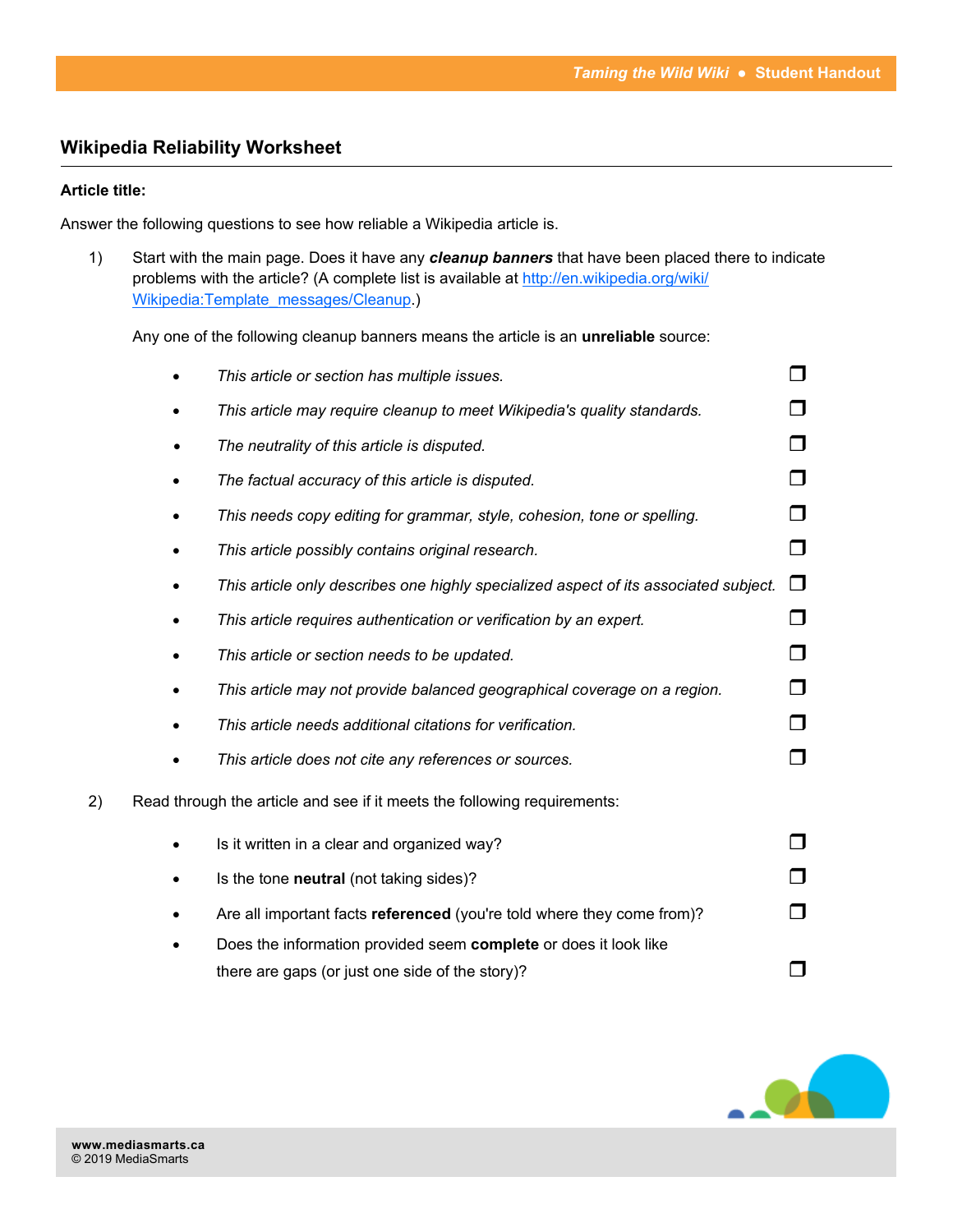3) Scroll down to the article's **References** and open them in new windows or tabs. Do they seem like reliable sources? (For help in determining the general reliability of a source, check out the *Knowing What's What and What's Not: The 5 Ws (and 1 "H") of Cyberspace handout.)* 

Reliable references:

Possibly unreliable references:

Definitely unreliable references:

4) Click on the **Talk** tab. How is the article rated on the **Rating Scale** (Stub, Start, C, B, GA, A, FA)? What issues around the article are being discussed? Do any of them make you doubt the article's reliability?

\_\_\_\_\_\_\_\_\_\_\_\_\_\_\_\_\_\_\_\_\_\_\_\_\_\_\_\_\_\_\_\_\_\_\_\_\_\_\_\_\_\_\_\_\_\_\_\_\_\_\_\_\_\_\_\_\_\_\_\_\_\_\_\_\_\_\_\_\_\_\_\_\_\_\_\_\_\_\_\_\_\_\_\_\_\_\_

 $\mathcal{L}_\mathcal{L} = \{ \mathcal{L}_\mathcal{L} = \{ \mathcal{L}_\mathcal{L} = \{ \mathcal{L}_\mathcal{L} = \{ \mathcal{L}_\mathcal{L} = \{ \mathcal{L}_\mathcal{L} = \{ \mathcal{L}_\mathcal{L} = \{ \mathcal{L}_\mathcal{L} = \{ \mathcal{L}_\mathcal{L} = \{ \mathcal{L}_\mathcal{L} = \{ \mathcal{L}_\mathcal{L} = \{ \mathcal{L}_\mathcal{L} = \{ \mathcal{L}_\mathcal{L} = \{ \mathcal{L}_\mathcal{L} = \{ \mathcal{L}_\mathcal{$ 

- 5) Based on the above questions, give the article an overall **ranking** of *Reliable*, *Partially Reliable* or *Unreliable*.
	- You may use a *Reliable* article as a source (but remember that even if a Wikipedia article is reliable, it should never be your only source on a topic!).
	- You may use a *Partially Reliable* article as a starting point for your research and may use some of its references as sources, but do not us it as a source.
	- You should not use an *Unreliable* article as a source or a starting point. Research the same topic in a different encyclopedia.

*How did you rank this article (Reliable, Partially Reliable or Unreliable)? Give at least three reasons to support your answer.*

 $\mathcal{L}_\mathcal{L} = \mathcal{L}_\mathcal{L} = \mathcal{L}_\mathcal{L} = \mathcal{L}_\mathcal{L} = \mathcal{L}_\mathcal{L} = \mathcal{L}_\mathcal{L} = \mathcal{L}_\mathcal{L} = \mathcal{L}_\mathcal{L} = \mathcal{L}_\mathcal{L} = \mathcal{L}_\mathcal{L} = \mathcal{L}_\mathcal{L} = \mathcal{L}_\mathcal{L} = \mathcal{L}_\mathcal{L} = \mathcal{L}_\mathcal{L} = \mathcal{L}_\mathcal{L} = \mathcal{L}_\mathcal{L} = \mathcal{L}_\mathcal{L}$